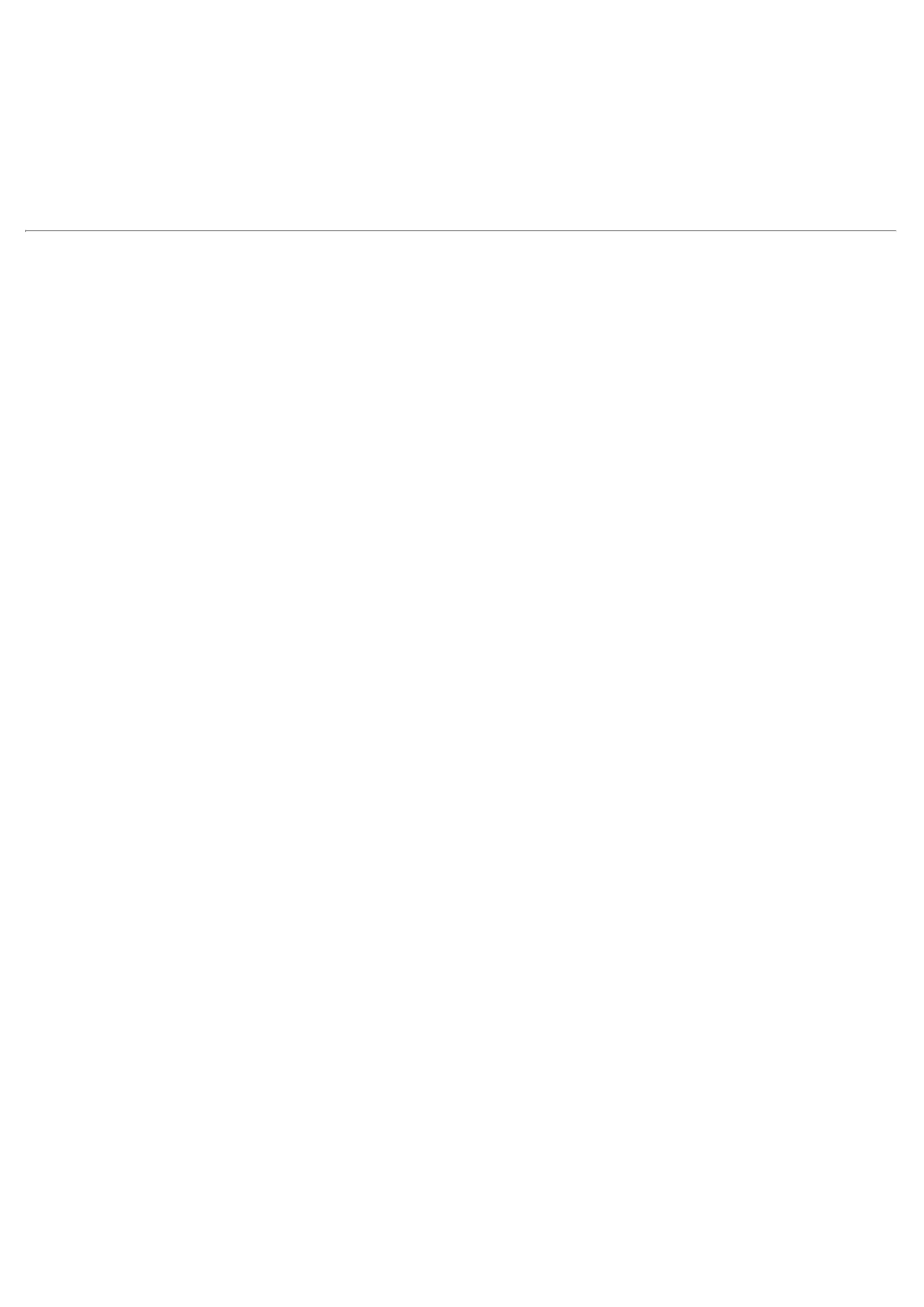- $\Box$  Written communications pursuant to Rule 425 under the Securities Act (17 CFR 230.425)
- ☐ Soliciting material pursuant to Rule 14a-12 under the Exchange Act (17 CFR 240.14a-12)
- ☐ Pre-commencement communications pursuant to Rule 14d-2(b) under the Exchange Act (17 CFR 240.14d-2(b))
- ☐ Pre-commencement communications pursuant to Rule 13e-4(c) under the Exchange Act (17 CFR 240.13e-4(c))

Securities registered pursuant to Section 12(b) of the Act:

| Title of each class                      | Trading<br>Symbol(s) | Name of each exchange<br>on which registered |
|------------------------------------------|----------------------|----------------------------------------------|
| Common Shares, no par value<br>per share | <b>ZYME</b>          | New York Stock Exchange                      |

Indicate by check mark whether the registrant is an emerging growth company as defined in Rule 405 of the Securities Act of 1933 (§230.405 of this chapter) or Rule 12b-2 of the Securities Exchange Act of 1934 (§240.12b-2 of this chapter).

# Emerging growth company  $\Box$

If an emerging growth company, indicate by check mark if the registrant has elected not to use the extended transition period for complying with any new or revised financial accounting standards provided pursuant to Section 13(a) of the Exchange Act.  $\Box$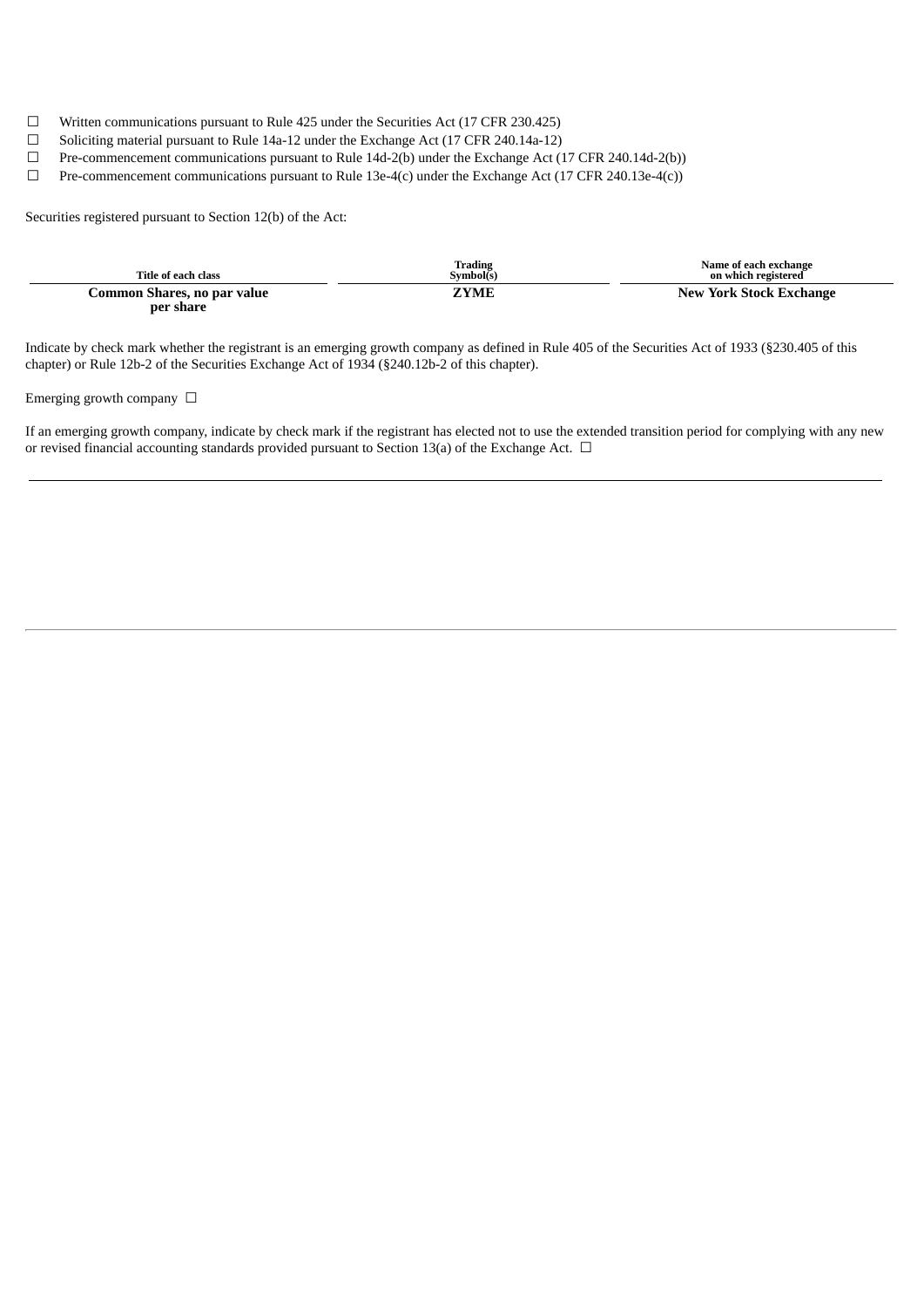#### **ITEM 2.02 RESULTS OF OPERATIONS AND FINANCIAL CONDITION**

The following information is furnished pursuant to Item 2.02, "Results of Operations and Financial Condition."

On May 4, 2022, Zymeworks Inc. (the "Company") issued a press release announcing its financial results for the fiscal quarter ended March 31, 2022. A copy of the press release is attached as Exhibit 99.1 to this Form 8-K.

The information provided under this Form 8-K (including Exhibit 99.1) shall not be deemed "filed" for purposes of Section 18 of the Securities Exchange Act of 1934 (the "Exchange Act") or otherwise subject to the liabilities of that section, nor shall it be deemed incorporated by reference in any filing under the Securities Act of 1933, as amended, or the Exchange Act, except as expressly set forth by specific reference in such a filing.

The Company makes reference to certain non-GAAP financial measures in the press release. A reconciliation of these non-GAAP financial measures to the most directly comparable GAAP financial measures is contained in the attached press release.

#### **ITEM 9.01 FINANCIAL STATEMENTS AND EXHIBITS**

| (d) Exhibits<br><b>Exhibit No.</b> | <b>Description</b>                                                  |
|------------------------------------|---------------------------------------------------------------------|
| 99.1                               | Press Release dated May 4, 2022.                                    |
| 104                                | Cover Page Interactive Data File (embedded as Inline XBRL document) |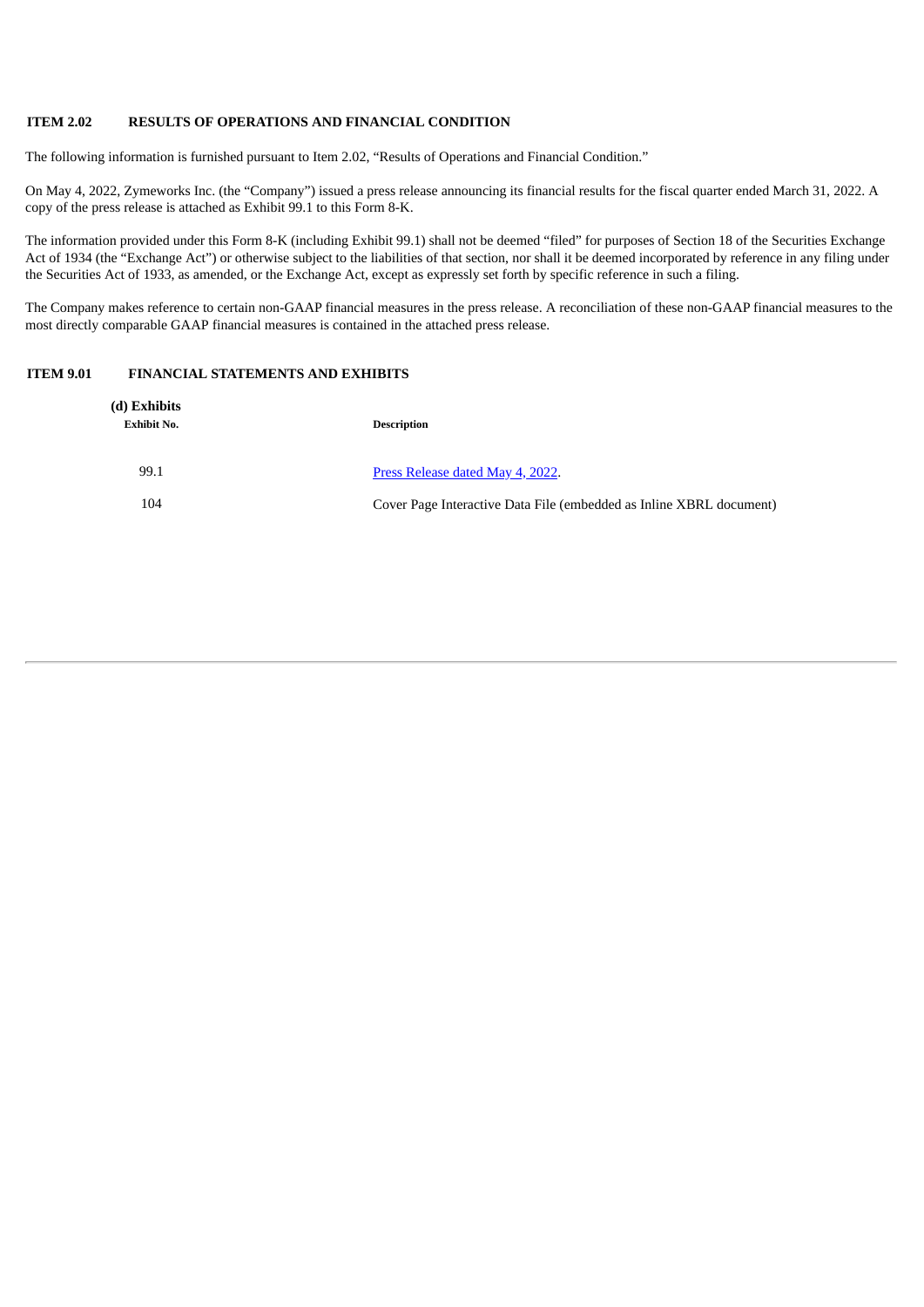#### **SIGNATURES**

Pursuant to the requirements of the Securities Exchange Act of 1934, as amended, the registrant has duly caused this report to be signed on its behalf by the undersigned, thereunto duly authorized.

*ZYMEWORKS INC.*

(Registrant)

Date: May 4, 2022 By: /s/ Christopher Astle

Name: Christopher Astle

Title:

Senior Vice President and

Chief Financial Officer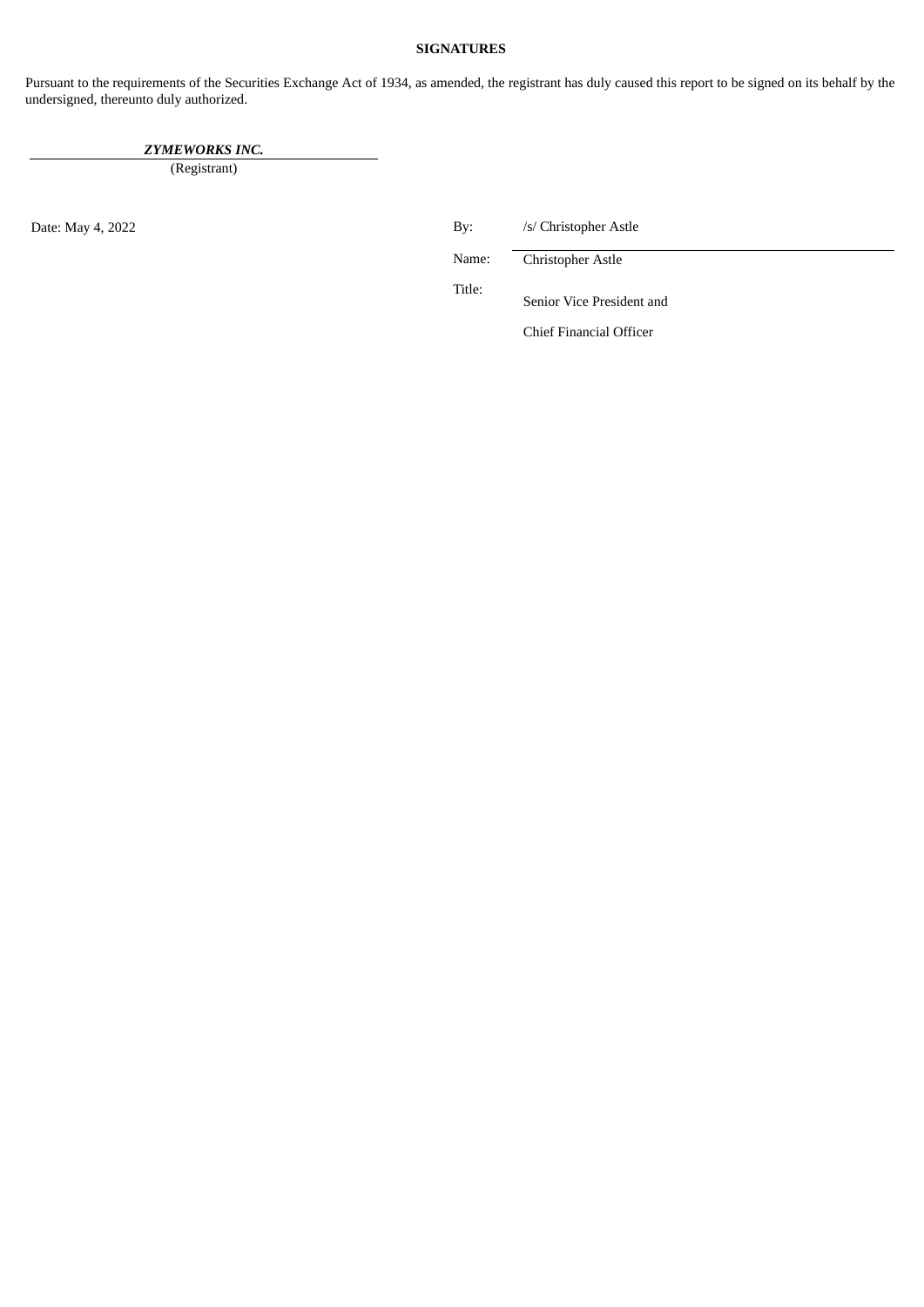

# **Zymeworks Provides Corporate Update and Reports First Quarter 2022 Financial Results**

- <span id="page-5-0"></span>Last patient enrolled ahead of expectations in pivotal trial evaluating zanidatamab as monotherapy in 2L biliary tract cancers (BTC)
- Two zanidatamab data presentations at ASCO in June: 1L breast cancer and 1L gastroesophageal adenocarcinoma (GEA)
- Presented topoisomerase 1 inhibitor (TOPO1i) antibody-drug conjugate (ADC) platform at World ADC London highlighting next*generation ADC capabilities and potential ADC candidates*
- *• Completed licensing agreement with Atreca utilizing ZymeLink's auristatin-based ADC platform*
- *• ZW49 continues to progress towards anticipated data read-out in 2H22*
- *• Will host conference call with Management today at 4:30 PM ET*

**Vancouver, Canada (May 4, 2022)** – Zymeworks Inc. (NYSE: ZYME), a clinical-stage biopharmaceutical company developing multifunctional biotherapeutics, today reported financial results for the first quarter ended March 31, 2022.

"We are incredibly excited to celebrate the milestone of the last patient enrolled for our pivotal study in second-line biliary tract cancers, as well as the continued progression of multiple zanidatamab clinical studies that we will be presenting over the course of the year starting at ASCO in June," said Kenneth Galbraith, Chair & CEO. "The completion of enrollment in HERIZON-BTC-01 is an important step forward in our efforts to provide patients with a new HER2-targeted therapy for BTC with the potential to improve on the current standard of care. We completed this clinical milestone ahead of our previously guided timeline set out in January, and hope to continue delivering on our corporate goals and exceeding expectations as we move forward."

# **First Quarter 2022 Business Highlights and Recent Developments**

*• Completed Enrollment in HERIZON-BTC-01 Pivotal Trial in 2L Biliary Tract Cancers (BTC)* Enrollment was completed ahead of schedule for the global, pivotal trial (HERIZON-BTC-01) evaluating zanidatamab monotherapy in patients with previously-treated advanced HER2-amplified BTC. The primary endpoint of this pivotal trial is confirmed objective response rate as determined by independent central review and we expect to finalize and present top-line data by early 2023. We expect that full details of the study will be presented at a major medical meeting in 2023.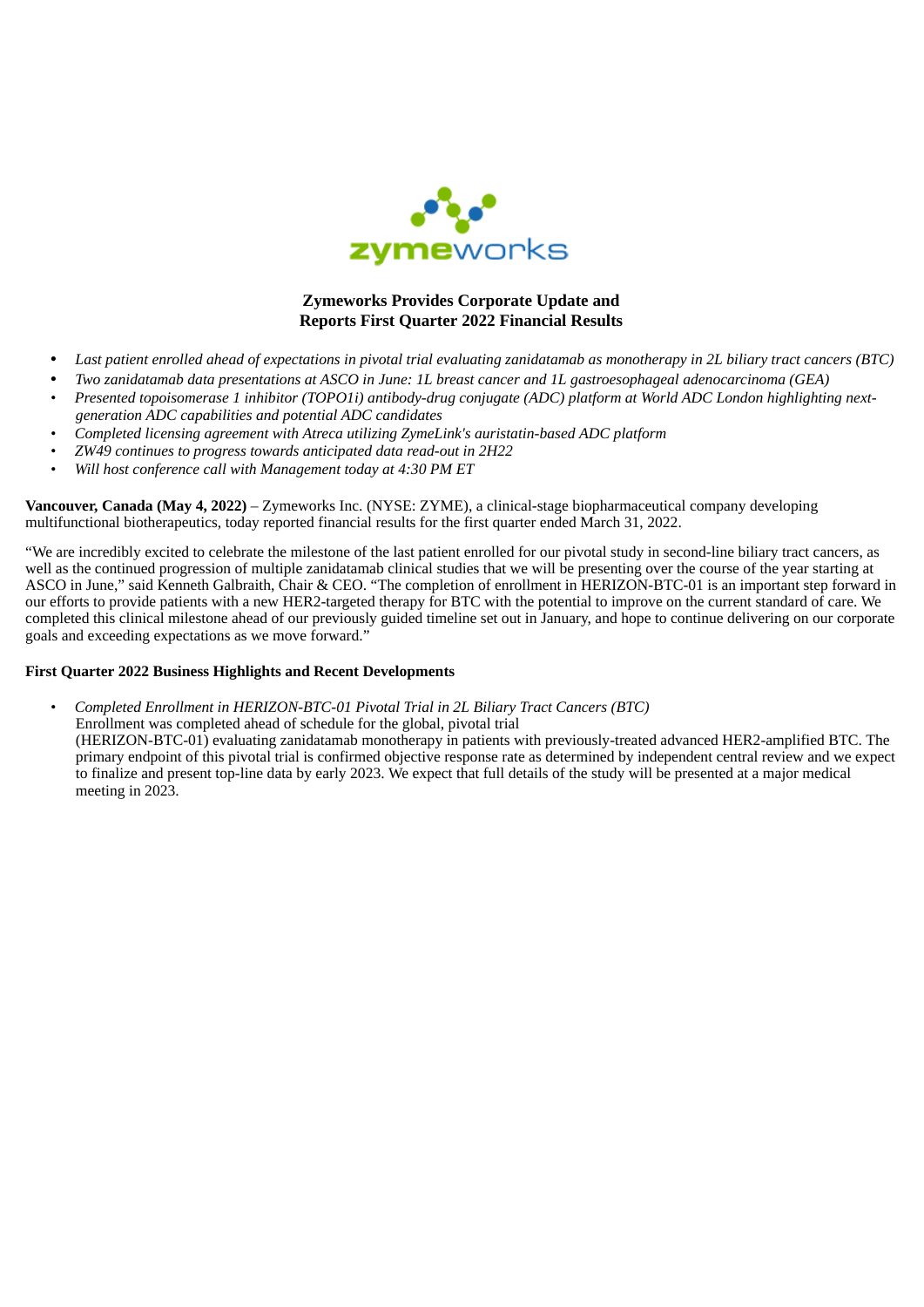## *• Unveiled Next-Generation TOPO1i ADC Platform Presentation*

The presentation shown in March at World ADC London highlighted the development of our next-generation TOPO1i ADC payload technology. We anticipate sharing more information on potential therapeutic candidates leveraging this TOPO1i platform at our R&D day in the fourth quarter of this year as we advance towards our goal of submitting two new Investigational New Drug applications by the end of 2024.

# *• Completed Licensing Agreement with Atreca Utilizing Auristatin-Based ADC Platform* The technology licensing agreement with Atreca provides further validation of our auristatin-based ADC and technology platforms and showcases our ability to generate continued non-dilutive funding opportunities.

# *• ZW49 Enrollment Continues to Advance Toward Anticipated Data Readout in 2H22*

Zymeworks' second clinical-stage asset and first biparatopic HER2-targeting antibody-drug conjugate, ZW49, has completed enrollment of 30 patients in the expansion cohorts targeting 2.5 mg/kg every three weeks. Additionally, the weekly dosing regimen recently expanded enrollment in the 1.5 mg/kg cohort and, in parallel, is now enrolling patients in the 1.75 mg/kg escalation cohort. Enrollment continues to progress well and we remain on target to submit data for presentation at a major medical meeting expected to occur in the second half of this year.

# *Zanidatamab Update at 2022 American Society of Clinical Oncology (ASCO) Annual Meeting*

Zymeworks' Asia-Pacific partner BeiGene will present data at the upcoming ASCO meeting in June on the first-line treatment of patients with HER2+ metastatic breast cancer using zanidatamab plus chemotherapy and on the first-line treatment of patients with HER2+ metastatic GEA using zanidatamab in combination with chemotherapy and tislelizumab. The outcomes of these treatments will be released in abstract form on May 26<sup>th</sup>, and more detailed information will be discussed at poster presentations on June 4<sup>th</sup> for first-line GEA and on June 6<sup>th</sup> for first-line breast cancer. Both presentations will provide further validation of zanidatamab's clinical efficacy and stand to strengthen its position as a leading biparatopic HER2-targeting antibody. We plan to host a conference call to present the clinical results and clinical development strategy for zanidatamab after the ASCO Annual Meeting.

"We look forward to discussing these two important datasets at the ASCO meeting, and how the results will help shape our future development plans for zanidatamab," said Neil Josephson, M.D., Chief Medical Officer. "This will be the first presentation of clinical data with zanidatamab in the first-line treatment of advanced or metastatic HER2-positive breast cancer. The GEA presentation will contain new data from patients treated with standard of care first-line chemotherapy combined with zanidatamab, and the PD-1 inhibitor tislelizumab; a regimen that is being evaluated in the ongoing phase 3 HERIZON-GEA-01 study. We also look forward to additional opportunities available throughout 2022 to provide progress updates and present additional clinical data to support our global development program for zanidatamab."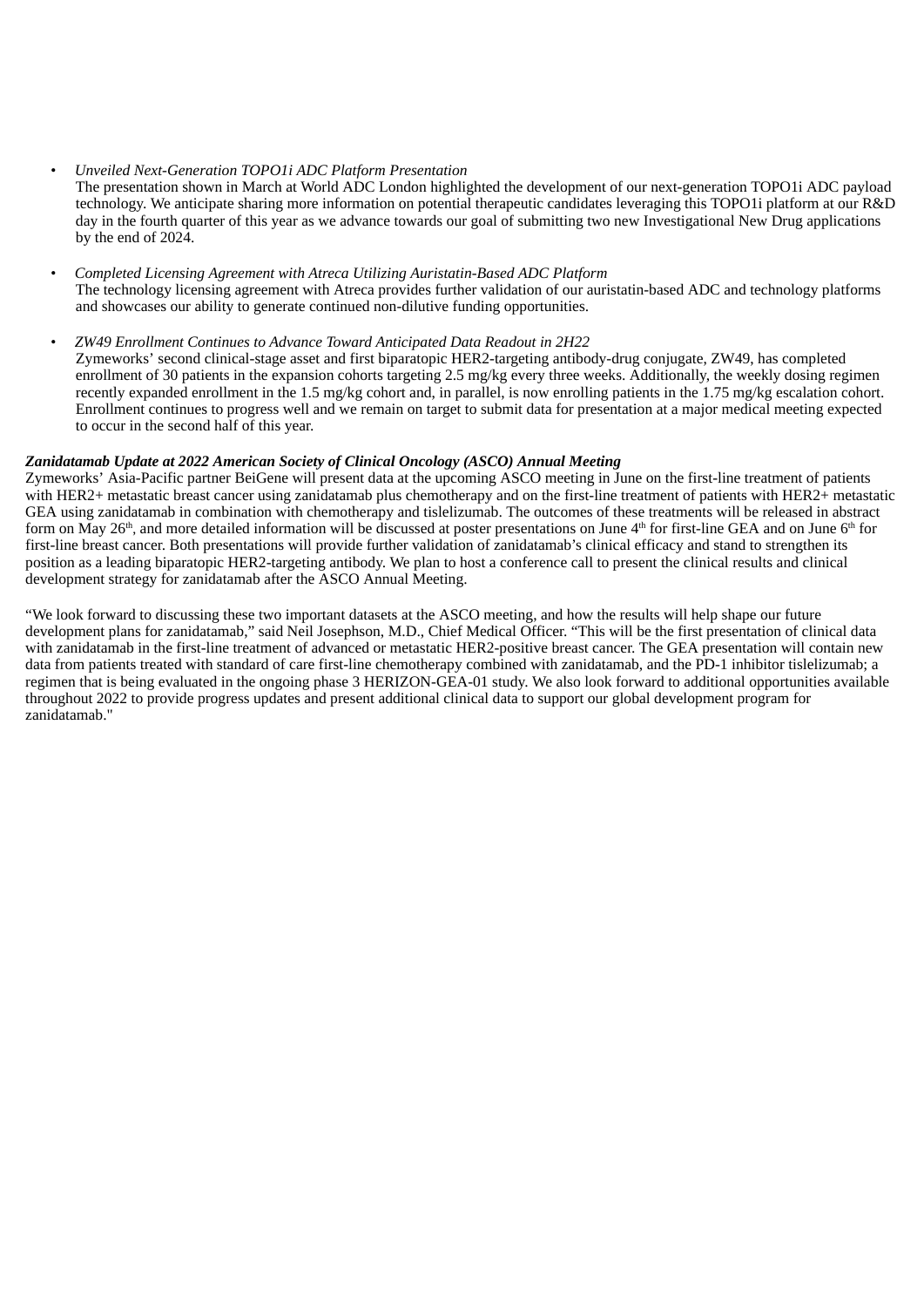## **Financial Results for the Quarter Ended March 31, 2022**

Zymeworks' revenue relates primarily to non-recurring upfront fees, expansion payments or milestone payments from collaboration and license agreements, which can vary in timing and amount from period to period, as well as payments for research and development support. Revenue for the three months ended March 31, 2022 was \$1.9 million compared to \$0.6 million for the same period of 2021. Revenue for 2022 related to research support and other payments from our partners including cost sharing arrangements. Revenue for the same period in 2021 was also related to research support and other payments from our partners.

Research and development expense increased by \$18.2 million in the three months ended March 31, 2022 compared to the same period in 2021. Research and development expense in 2022 included non-cash stock-based compensation recovery of \$3.2 million, comprised of a \$2.7 million recovery from equity classified awards and a \$0.5 million recovery related to the non-cash mark-to-market revaluation of certain historical liability classified awards, as well as \$5.5 million from restructuring expenses. Excluding stock-based compensation expense and restructuring expenses, research and development expense increased on a Non-GAAP basis by \$17.7 million in 2022 compared to 2021. The increase related primarily to higher clinical trial expenses for zanidatamab, increased drug manufacturing expenses, severance and other expenses incurred due to the Company's restructuring program, partly offset by lower clinical trial expense for ZW49.

We expect research and development expenditures to fluctuate over time in line with the advancement, expansion and completion of the clinical development of our product candidates, as well as our ongoing preclinical research activities.

Excluding the impact of stock-based compensation and restructuring expenses, general and administrative expense increased on a Non-GAAP basis by \$3.2 million in 2022 compared to 2021. This increase was primarily due to severance and other expenses incurred due to the Company's restructuring program in 2022 as well as a non-recurring sales tax refund recognized in 2021, which offset expenses in the prior year.

Net loss for the three months ended March 31, 2022 was \$72.6 million compared to \$44.6 million for the same period of 2021. This was primarily due to increase in research and development expenses and general and administrative expenses referred to above.

"We continue to make progress upon our goal of improving our financial position and have successfully completed the first steps with the reduction in anticipated spending through prioritization of R&D programs and the previously announced new equity issuance closed in January," said Chris Astle, Ph.D., SVP and Chief Financial Officer. "We remain committed to further improving our cash position through non-dilutive capital and executing on the framework laid out in January, and we look forward to reporting on these initiatives in the coming months."

As of March 31, 2022, Zymeworks had \$300.5 million in cash resources consisting of cash, cash equivalents and short-term investments. Based on our current operating plan, we believe that our current cash resources, and proceeds from certain existing collaboration payments we anticipate receiving, will enable us to fund our planned operations into the second half of 2023 and potentially beyond. Further, we continue to make good progress towards our previously announced goal of executing on new partnerships and collaborations in order to provide additional non-dilutive sources of funding for our operations beyond 2023.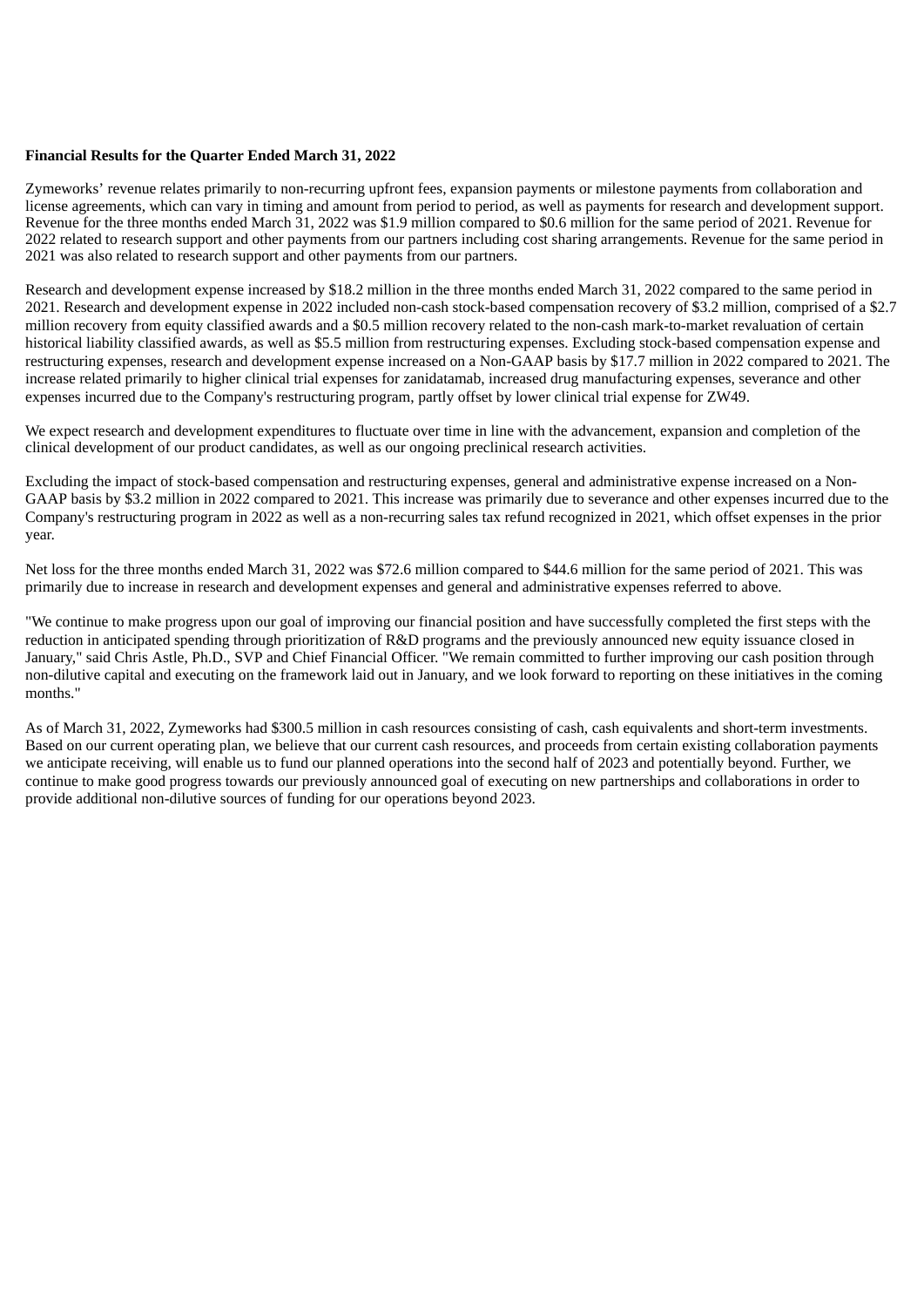# **About Zymeworks Inc.**

Zymeworks is a clinical-stage biopharmaceutical company dedicated to the discovery, development and commercialization of nextgeneration multifunctional biotherapeutics. Zymeworks' suite of therapeutic platforms and its fully integrated drug development engine enable precise engineering of highly differentiated product candidates. Zymeworks' lead clinical candidate, zanidatamab, is a novel Azymetric™ HER2-targeted bispecific antibody currently being evaluated in multiple Phase 1, Phase 2, and pivotal clinical trials globally as a targeted treatment option for patients with solid tumors that express HER2. Zymeworks' second clinical candidate, ZW49, is a novel bispecific HER2‑targeted antibody-drug conjugate currently in Phase 1 clinical development and combines the unique design and antibody framework of zanidatamab with Zymeworks' proprietary ZymeLink™ linker and cytotoxin. Zymeworks is also advancing a deep preclinical pipeline in oncology (including immuno-oncology agents) and other therapeutic areas. In addition, its therapeutic platforms are being leveraged through strategic partnerships with global biopharmaceutical companies. For more information on our ongoing clinical trials visit www.zymeworksclinicaltrials.com. For additional information about Zymeworks, visit www.zymeworks.com and follow @ZymeworksInc on Twitter.

## **Cautionary Note Regarding Forward-Looking Statements**

This press release includes "forward-looking statements" within the meaning of the U.S. Private Securities Litigation Reform Act of 1995 and "forward-looking information" within the meaning of Canadian securities laws, or collectively, forward-looking statements. Forwardlooking statements in this press release include, but are not limited to, statements that relate to Zymeworks' expectations regarding implementation of its corporate goals, Zymeworks' clinical development of its product candidates, related clinical trials, anticipated clinical data presentations, potential therapeutic effects of zanidatamab and its other product candidates, expected financial performance and future financial position, the commercial potential of technology platforms and product candidates, anticipated continued receipt of revenue from existing and future partners, Zymeworks' preclinical pipeline, anticipated sufficiency of cash resources and other potential sources of cash to fund Zymeworks' planned operations into the second half of 2023 and potentially beyond, Zymeworks' ability to execute new collaborations and partnerships and other information that is not historical information. When used herein, words such as "plan", "hope", "believe", "expect", "may", "continue", "anticipate", "potential", "will", "progress", "look forward", and similar expressions are intended to identify forward-looking statements. In addition, any statements or information that refer to expectations, beliefs, plans, projections, objectives, performance or other characterizations of future events or circumstances, including any underlying assumptions, are forward-looking. All forward-looking statements are based upon Zymeworks' current expectations and various assumptions. Zymeworks believes there is a reasonable basis for its expectations and beliefs, but they are inherently uncertain. Zymeworks may not realize its expectations, and its beliefs may not prove correct. Actual results could differ materially from those described or implied by such forward-looking statements as a result of various factors, including, without limitation: the impact of the COVID-19 pandemic on Zymeworks' business, research and clinical development plans and timelines and results of operations, including impact on its clinical trial sites, collaborators, and contractors who act for or on Zymeworks' behalf, may be more severe and more prolonged than currently anticipated; clinical trials may not demonstrate safety and efficacy of any of Zymeworks' or its collaborators' product candidates; any of Zymeworks' or its partners' product candidates may fail in development, may not receive required regulatory approvals, or may be delayed to a point where they are not commercially viable; regulatory agencies may impose additional requirements or delay the initiation of clinical trials; the impact of new or changing laws and regulations; market conditions; Zymeworks' assumptions regarding its financial condition or future financial performance may be incorrect; Zymeworks may not recognize the anticipated cost savings of its reduction in workforce;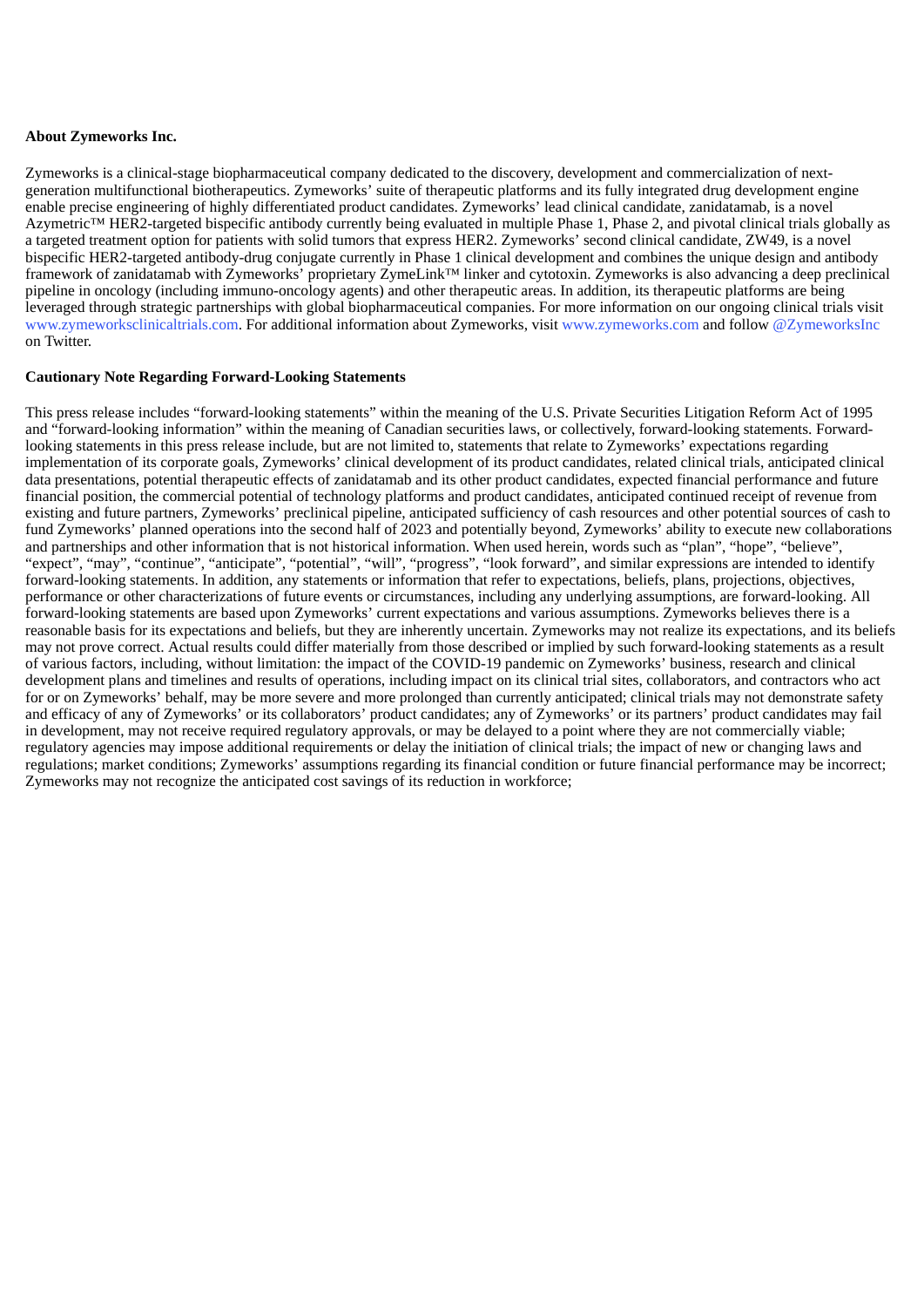inability to maintain or enter into new partnerships or strategic collaborations; and the factors described under "Risk Factors" in Zymeworks' quarterly and annual reports filed with the Securities and Exchange Commission, including its Quarterly Report on Form 10-Q for its quarter ended March 31, 2022, which the Company anticipates filing on or about the date hereof (a copy of which may be obtained at www.sec.gov and www.sedar.com). Consequently, forward-looking statements should be regarded solely as Zymeworks' current plans, estimates and beliefs. Investors should not place undue reliance on forward-looking statements. Zymeworks cannot guarantee future results, events, levels of activity, performance or achievements. Zymeworks does not undertake and specifically declines any obligation to update, republish, or revise any forward-looking statements to reflect new information, future events or circumstances, or to reflect the occurrences of unanticipated events, except as may be required by law.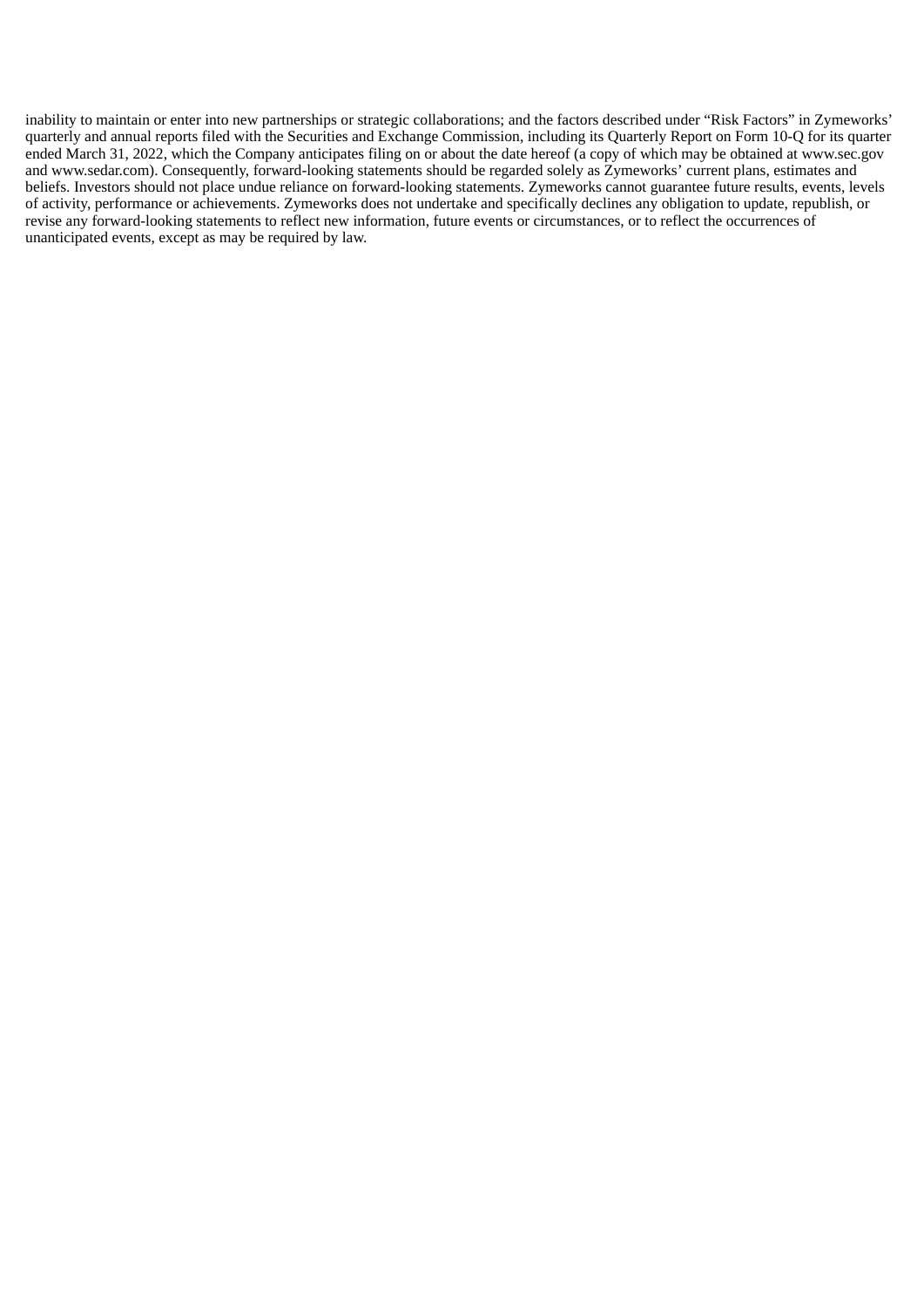# **ZYMEWORKS INC.**

**Condensed Interim Consolidated Statements of Loss and Comprehensive Loss (Expressed in thousands of U.S. dollars except share and per share data) (unaudited)**

|                                             | Three Months Ended March 31, |     |            |  |
|---------------------------------------------|------------------------------|-----|------------|--|
|                                             | 2022                         |     | 2021       |  |
| Revenue                                     |                              |     |            |  |
| Research and development collaborations     | \$<br>1,916                  | \$  | 644        |  |
| <b>Operating expenses:</b>                  |                              |     |            |  |
| Research and development                    | 62,510                       |     | 44,283     |  |
| General and administrative                  | 12,092                       |     | 1,296      |  |
| Total operating expenses                    | 74,602                       |     | 45,579     |  |
| Loss from operations                        | (72, 686)                    |     | (44, 935)  |  |
| Other income (expense), net                 | (13)                         |     | 870        |  |
| Loss before income taxes                    | (72, 699)                    |     | (44, 065)  |  |
| Income tax recovery (expense)               | 74                           |     | (525)      |  |
| Net loss and comprehensive loss             | (72, 625)                    | \$. | (44,590)   |  |
| Net loss per common share:                  |                              |     |            |  |
| <b>Basic</b>                                | \$<br>(1.18)                 | -\$ | (0.87)     |  |
| Diluted                                     | \$<br>(1.19)                 | \$  | (0.87)     |  |
| Weighted-average common shares outstanding: |                              |     |            |  |
| <b>Basic</b>                                | 61,367,368                   |     | 51,367,663 |  |
| <b>Diluted</b>                              | 61,378,170                   |     | 51,367,663 |  |

# **ZYMEWORKS INC.**

**Selected Condensed Consolidated Balance Sheet Data**

**(Expressed in thousands of U.S. dollars)**

|                                                   |   | March 31,<br>2022 |  | December 31,<br>2021 |  |
|---------------------------------------------------|---|-------------------|--|----------------------|--|
|                                                   |   | (unaudited)       |  |                      |  |
| Cash, cash equivalents and short-term investments | S | 300,534           |  | 252,608              |  |
| Working capital                                   |   | 244.051           |  | 216,367              |  |
| Total assets                                      |   | 429.977           |  | 389,132              |  |
| Accumulated deficit                               |   | (755, 729)        |  | (683, 104)           |  |
| Total shareholders' equity                        |   | 282,444           |  | 249,094              |  |
|                                                   |   |                   |  |                      |  |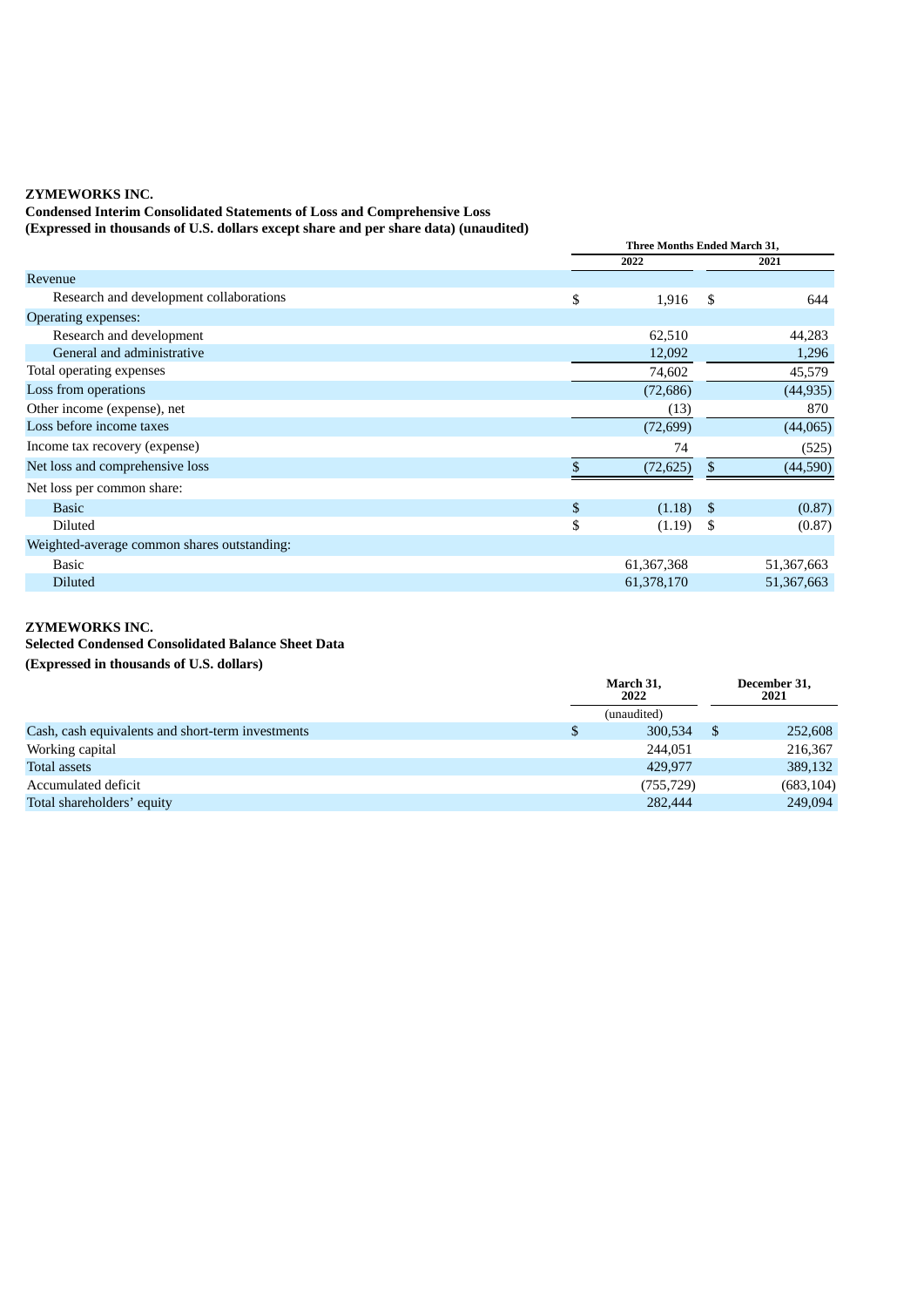# **NON-GAAP FINANCIAL MEASURES**

In addition to reporting financial information in accordance with U.S. generally accepted accounting principles ("GAAP") in this press release, Zymeworks is also reporting adjusted expenses and adjusted loss per share, which are non-GAAP financial measures. Adjusted expenses and adjusted loss per share are not defined by GAAP and should not be considered as alternatives to net loss, net loss per share or any other indicator of Zymeworks' performance required to be reported under GAAP. In addition, other companies, including companies in our industry, may calculate similarly titled non-GAAP or adjusted measures differently or may use other measures to evaluate their performance, all of which could reduce the usefulness of our adjusted expenses measures as tools for comparison. Investors and others are encouraged to review Zymeworks' financial information in its entirety and not rely on a single financial measure. As defined by Zymeworks, adjusted expenses represent total research and development expenses and general and administrative expenses adjusted for non-cash stock-based compensation expenses for equity and liability classified equity instruments as well as expenses incurred in relation the restructuring program implemented in 2022.

Adjusted expenses are a non-GAAP measure that Zymeworks believes may be helpful to investors because they provide consistency and comparability with past financial performance.

# **GAAP to Non-GAAP Reconciliations**

#### **(Expressed in thousands of U.S. dollars except share and per share data) (unaudited)**

|                                                                                        |              | <b>Three Months Ended March 31.</b> |     |         |
|----------------------------------------------------------------------------------------|--------------|-------------------------------------|-----|---------|
|                                                                                        |              | 2022                                |     | 2021    |
|                                                                                        |              |                                     |     |         |
| Research and development expenses                                                      | \$.          | 62,510                              | \$. | 44,283  |
| Stock-based compensation recovery / (expense) for equity classified instruments (*)    |              | 2,747                               |     | (4,336) |
| Stock-based compensation recovery / (expense) for liability classified instruments (*) |              | 474                                 |     | 2,513   |
| Restructuring expenses                                                                 |              | (5, 542)                            |     |         |
| Adjusted research and development expenses (Non-GAAP basis)                            | \$           | 60,189                              | \$  | 42,460  |
| General and administrative expenses                                                    | \$           | 12,092                              | \$  | 1,296   |
| Stock-based compensation recovery / (expense) for equity classified instruments (*)    |              | 2,232                               |     | (4,192) |
| Stock-based compensation recovery / (expense) for liability classified instruments (*) |              | 2,876                               |     | 12,951  |
| Restructuring expenses                                                                 |              | (3,935)                             |     |         |
| Adjusted general and administrative expenses (Non-GAAP basis)                          | \$           | 13,265                              | \$  | 10,055  |
|                                                                                        |              |                                     |     |         |
| Net loss per common share - Basic                                                      | \$           | (1.18)                              | \$  | (0.87)  |
| Stock-based compensation recovery                                                      |              | (0.13)                              |     | (0.13)  |
| Restructuring expenses                                                                 |              | 0.15                                |     |         |
| Adjusted net loss per common share - Basic (Non-GAAP basis)                            | \$           | (1.16)                              | \$  | (1.00)  |
| Net loss per common share - Diluted                                                    | $\mathbb{S}$ | (1.19)                              | \$  | (0.87)  |
| Stock-based compensation recovery                                                      |              | (0.13)                              |     | (0.13)  |
| Restructuring expenses                                                                 |              | 0.15                                |     |         |
| Adjusted net loss per common share – Diluted (Non-GAAP basis)                          | \$           | (1.17)                              | \$  | (1.00)  |